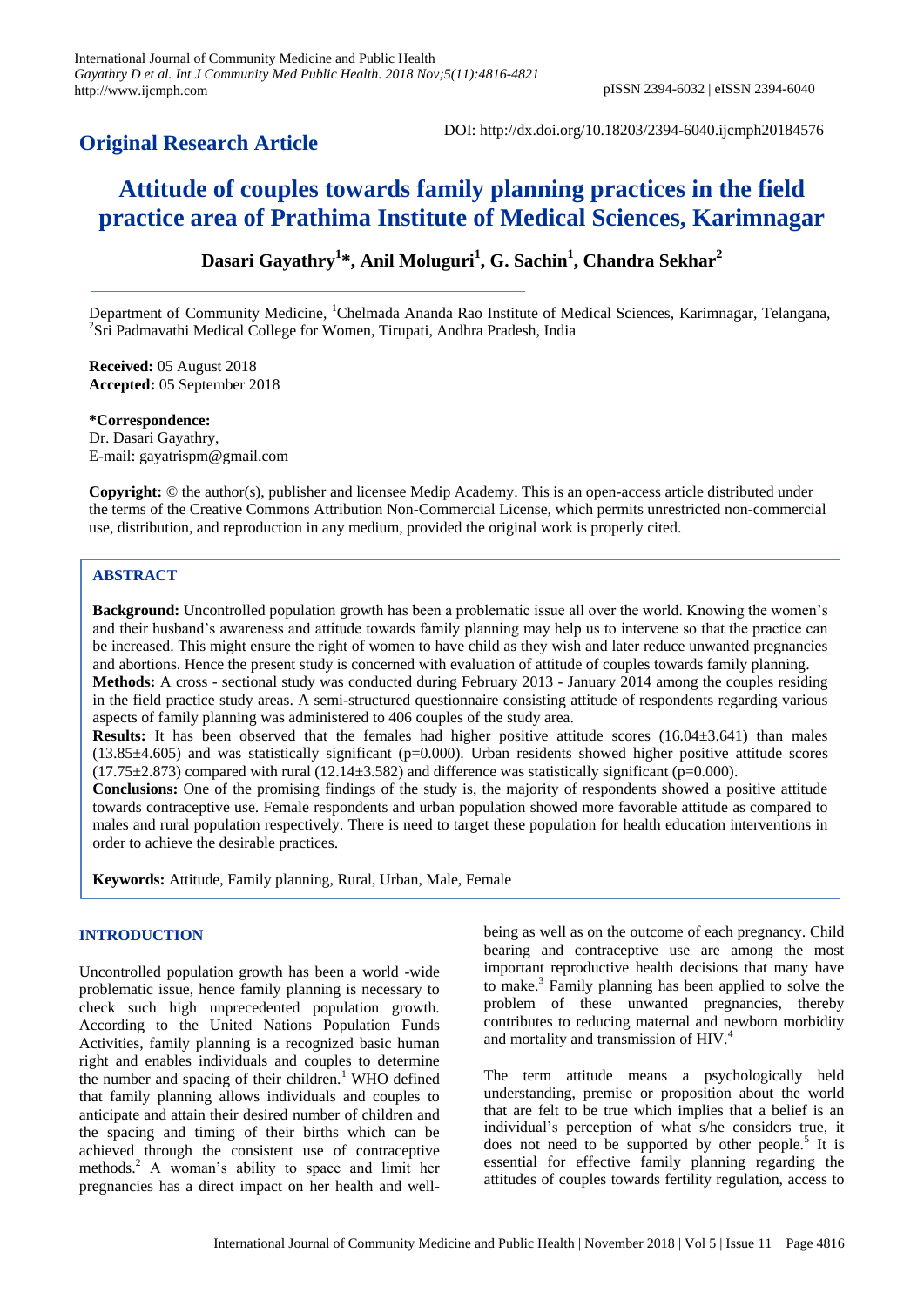the means of fertility regulation and spousal communication about desired family size and timing of pregnancy.<sup>6</sup> Women attitude towards family planning are likely to differ as they develop this attitude through different sources. Studies have suggested a strong relationship between the woman attitude and actions. Furthermore, their attitudes have a significant influence on the behavior, concept, understanding and acceptance of family planning.

However, there has been a growing recognition of men's involvement in family planning and contraceptive usage in the recent years, given the fact that fertility decisions should be conjointly taken by men and women together.<sup>7</sup> Men's attitude is much more important in the adoption of temporary methods of contraception and also in limiting the family size. Hence, there is an urgent need to understand the level of knowledge, attitude and practice of couples towards family planning and the extent they feel any responsibility in family formation and reproductive health. Knowing the women's and their husband's awareness and attitude towards family planning may help us to intervene so that the practice can be increased. Hence the present study is concerned with evaluation of attitude of couples towards family planning in the field practice areas.

#### **METHODS**

A community based cross-sectional study was conducted during February 2013 - January 2014 among the couples residing in both urban and rural field practice areas of the Department of Community Medicine. The Rural Health Training Center (RHTC) is located at Vutoor and the serving area includes four villages (Vutoor, Pachnoor, Veldhi and Vegurapally) of total population 11,258. As per the village health survey, conducted by RHTC, a list of all eligible couple (1980) in the area was prepared and by using systematic random sampling, every 4th couple was selected for study. Urban Health Training Center (UHTC) of the department (Total population 12,200), located in Katta Rampur was selected for the study of urban participants. As per the previous survey, a list of about 2,168 eligible couples were obtained and based on the sample size by using systematic random sampling, every 5th couple was selected for the study. The sample size for this study was calculated to be 812 (203 couples) each were selected from both areas, using the formula n=z  $α2$  p  $(100-p)/ ε2$  considering the estimated prevalence of use of contraceptive methods (60%) and the margin of error on p (put at 5%) with 10% nonresponse rate. A semi-structured questionnaire was used to gather data. The study protocol was approved by the institutional ethics committee of the institute. Data was analyzed by using Epi Info Version 7 and statistical measures obtained were numbers, percentages, mean values and standard deviation. The unpaired t test was used to evaluate the difference in the mean attitude scores in the context of gender and place of residence among the respondents in the study area.

#### **RESULTS**

In the present study, Table 1 shows the attitude of respondents towards family planning. Among 812 respondents studied, majority 710 (87.4%) of them have a positive attitude towards small family as a happy family, while 431 (53.1%) agreed that family planning helps to become responsible parents. A total of 485 (59.7%) have a favorable attitude that family planning helps in improving the standard of living and 535 (65.9%) said that practicing family planning allows the couple to prepare for children. Regarding pregnancy, about 479 (59%) and 574 (70.7%) have a positive attitude that pregnancy must be properly planned and pregnancy too closely spaced should be avoided respectively. Regarding the health of mother and children majority of them, i.e., 527 (64.9%) and 495 (61.0%) were in favorable attitude towards child spacing. A maximum of 448 (55.2%) of respondents were having a positive attitude and belief that practicing family planning will create a better society. Similarly 497 (61.2%) said that religious doctrine shouldn't be linked with family planning and 419 (51.6%) agreed to encourage other community members to use contraceptives. The majority of them 641 (78.9%) were in a favorable attitude that modern contraceptives are more effective than traditional methods, while 484 (59.6%) said that use of contraceptives will not interfere with sexual relationship. Only 119 (14.7%) said that fertility return after IUDs removal and majority 586 (72.2%) agreed that couples should undergo permanent family planning method after  $2<sup>nd</sup>$  child. A total of 456 (56.2%) said that Family planning should be planned and discussed by both husband and wife and 427 (52.6%) agreed that support from husband is important to determine the importance of the family planning program. A total of 411 (50.6%) said that family planning practices will help in gaining confidence between husband and wife and spouses who care for each other will practice family planning was told by 397 (48.9%) (Table 1).

The Table 2 revealed the mean attitude scores of the respondents towards family planning in the context of gender. In general, females showed higher positive attitude scores in most of the domain compared with males. The mean attitude score in the domain of family wellbeing and family planning among females was 2.91±0.956 and in males it was 2.42±1.0340. The difference in the mean score is statistically significant  $(p=0.007)$ . Similarly, in attitude towards health benefits of family planning, mean score was 3.69±1.128 in females and  $2.71 \pm 1.369$  in males with significant difference (p=0.000), attitude towards societal values  $(1.85\pm1.021 \text{ vs. } 1.50\pm1.086, \text{ p=0.002}),$  attitude towards Men's involvement (2.32±1.195 vs. 1.89±1.347, p=0.003). The total attitude score towards family planning among females was 16.04±3.641 and in males it was 13.85±4.605, the difference in the mean score was statistically significant (p=0.000).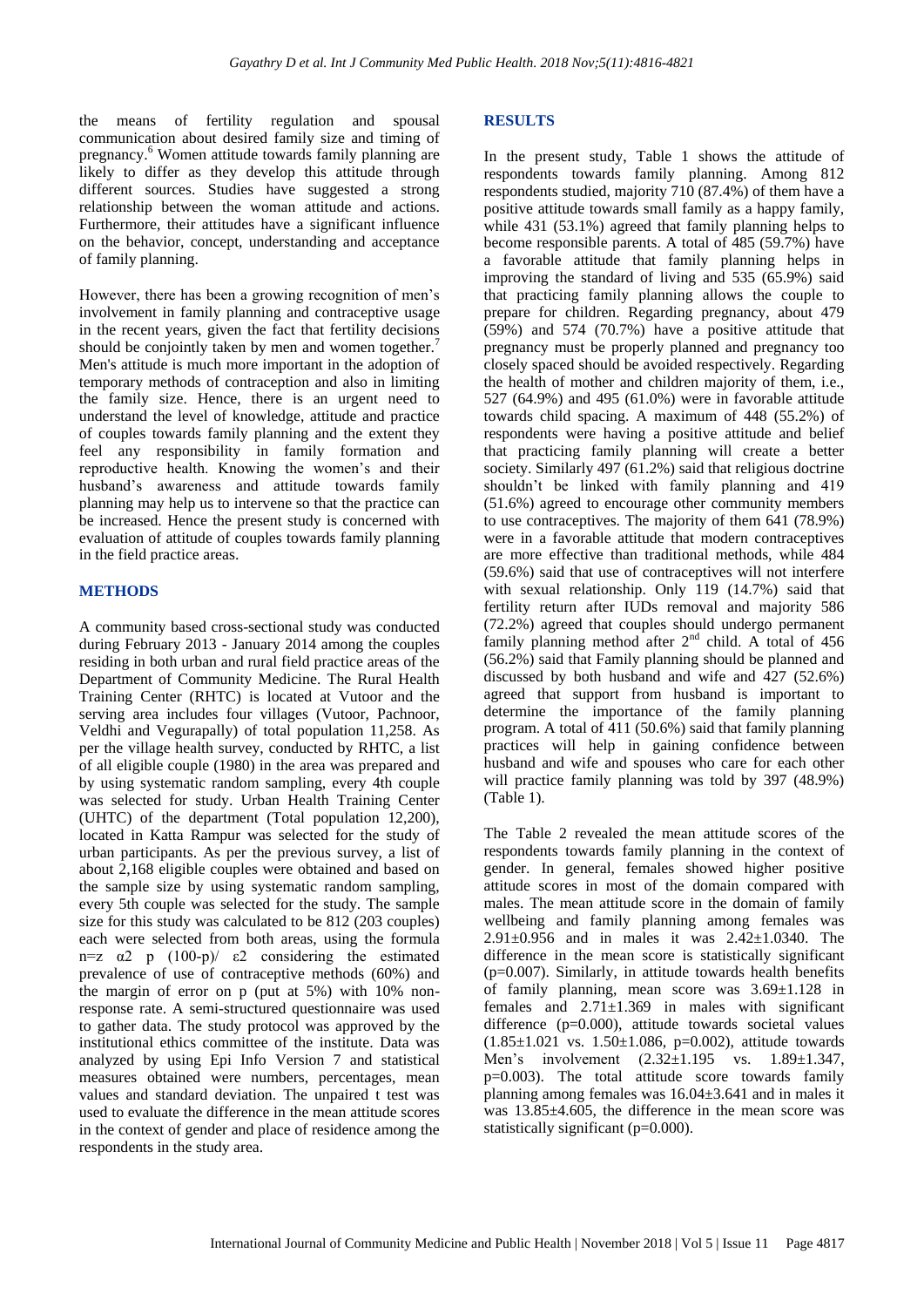|                                   | <b>Variables</b>                                                                      |                | <b>Number</b> | Percentage (%) |
|-----------------------------------|---------------------------------------------------------------------------------------|----------------|---------------|----------------|
| <b>Towards family</b>             |                                                                                       | Yes            | 710           | 87.4           |
|                                   | Small family is the happy family                                                      | No             | 102           | 12.6           |
|                                   | Family planning helps to become responsible parents                                   | Yes            | 431           | 53.1           |
|                                   |                                                                                       | No             | 381           | 46.9           |
|                                   |                                                                                       | Yes            | 485           | 59.7           |
| well-being and<br>family planning | Family planning helps in improving standard of living                                 | No             | 327           | 40.3           |
|                                   | Practicing family planning allows the couples to<br>prepare for children              | Yes            | 535           | 65.9           |
|                                   |                                                                                       | No             | 277           | 34.1           |
|                                   | Pregnancy must be properly planned                                                    | Yes            | 479           | 59.0           |
|                                   |                                                                                       | No             | 333           | 41.0           |
|                                   | Pregnancy too closely spaced should be avoided by<br>family planning methods          | Yes            | 574           | 70.7           |
|                                   |                                                                                       | No             | 238           | 29.3           |
|                                   |                                                                                       | Yes            | 524           | 64.5           |
| <b>Towards health</b>             | Family planning helps the mother to regain strength                                   | No             | 288           | 35.5           |
| benefits of family                | Child spacing protects the health of the mother                                       | Yes            | 527           | 64.9           |
| planning                          |                                                                                       | N <sub>o</sub> | 285           | 35.1           |
|                                   | Child spacing protects the health of children                                         | Yes            | 495           | 61.0           |
|                                   |                                                                                       | No             | 317           | 39.0           |
|                                   | Practicing family planning will create a                                              | Yes            | 448           | 55.2           |
|                                   | better society                                                                        | No             | 364           | 44.8           |
|                                   | Religious doctrine shouldn't be linked                                                | Yes            | 497           | 61.2           |
| <b>Towards societal</b>           | with family planning                                                                  | No             | 315           | 38.8           |
| values                            | I encourage other community                                                           | Yes            | 419           | 51.6           |
|                                   | members to use contraceptives                                                         | No             | 393           | 48.4           |
|                                   | Modern contraceptive methods are more                                                 | Yes            | 641           | 78.9           |
|                                   | effective than traditional methods                                                    | No             | 171           | 21.1           |
|                                   | Use of contraceptive method will not                                                  | Yes            | 484           | 59.6           |
|                                   | interfere sexual relationship                                                         | N <sub>o</sub> | 328           | 40.4           |
|                                   | Oral pills are easy to consume                                                        | Yes            | 362           | 44.6           |
|                                   |                                                                                       | No             | 450           | 55.4           |
|                                   | IUDS follow-up is important after insertion                                           | Yes            | 124           | 15.3           |
|                                   |                                                                                       | No             | 688           | 84.7           |
|                                   | Fertility return after IUDS removal                                                   | Yes            | 119           | 14.7           |
| <b>Towards various</b>            |                                                                                       | No             | 693           | 85.3           |
| methods                           | Condoms are easy to use and discard                                                   | Yes            | 454           | 55.9           |
|                                   |                                                                                       | No             | 358           | 44.1           |
|                                   | A permanent method of family planning is safe                                         | Yes            | 568           | 70.0           |
|                                   |                                                                                       | No             | 244           | 30.0           |
|                                   | Couples should undergo permanent family planning                                      | Yes            | 586           | 72.2           |
|                                   | method after 2nd child                                                                | No             | 226           | 27.8           |
|                                   | After tubectomy women can perform her daily activity                                  | Yes            | 488           | 60.1           |
|                                   |                                                                                       | No             | 324           | 39.9           |
|                                   | It is common misbelieve that vasectomy causes                                         | Yes            | 478           | 58.9           |
|                                   | impotency.                                                                            | No             | 334           | 41.1           |
|                                   | Family planning should planned and discussed both                                     | Yes            | 456           | 56.2           |
|                                   | husband and wife                                                                      | No             | 356           | 43.8           |
| Towards men's<br>involvement      | Support from a husband is important in family planning                                | Yes            | 427           | 52.6           |
|                                   | programs                                                                              | No             | 385           | 47.4           |
|                                   | Family planning practices will help in gaining<br>confidence between husband and wife | Yes            | 411           | 50.6           |
|                                   |                                                                                       | No             | 401           | 49.4           |
|                                   | Spouses who care for each other will practice                                         | Yes            | 415           | 51.1           |
|                                   | family planning                                                                       | No             | 397           | 48.9           |
| <b>Total</b>                      |                                                                                       |                | 812           | 100            |

## **Table 1: Attitude of respondents towards family planning.**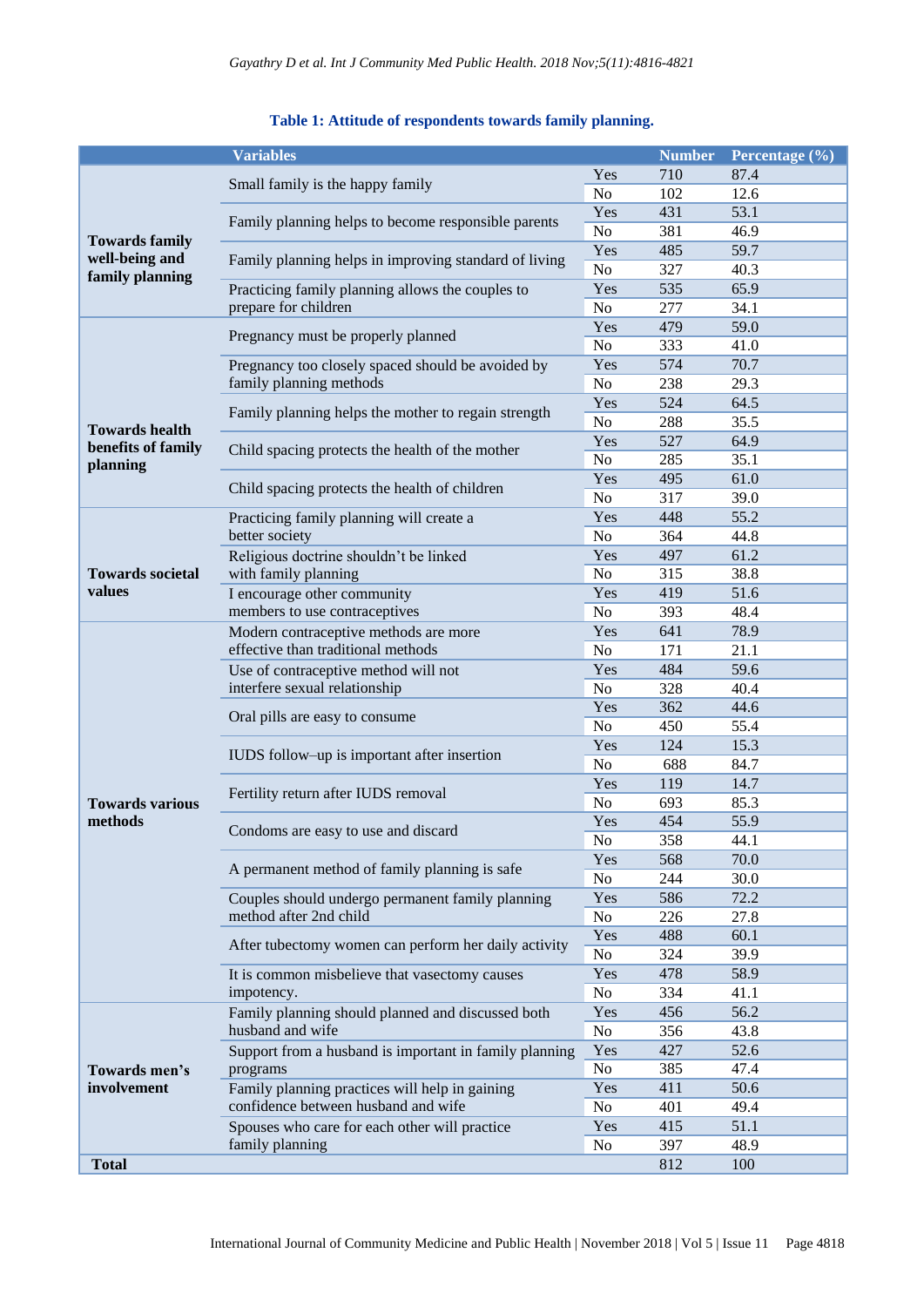| <b>Variables</b>                                      | <b>Gender</b> | $Mean \pm S.D$    | <b>P</b> value |  |
|-------------------------------------------------------|---------------|-------------------|----------------|--|
|                                                       | Female        | $2.91 \pm 0.956$  |                |  |
| Attitude towards family wellbeing and family planning | Male          | $2.42 \pm 1.034$  | 0.007          |  |
|                                                       | Female        | $3.69 \pm 1.128$  | 0.000          |  |
| Attitude towards health benefits of family planning   | Male          | $2.71 \pm 1.369$  |                |  |
| Attitude towards societal values                      | Female        | $1.85 \pm 1.021$  | 0.002          |  |
|                                                       | Male          | $1.50 \pm 1.086$  |                |  |
| Attitude towards method related                       | Female        | $5.27 \pm 1.602$  | 0.271          |  |
|                                                       | Male          | $5.33 \pm 1.622$  |                |  |
| Attitude towards men's involvement                    | Female        | $2.32 \pm 1.195$  | 0.003          |  |
|                                                       | Male          | $1.89 \pm 1.347$  |                |  |
| Total attitude scores towards family planning         | Female        | $16.04 \pm 3.641$ | 0.000          |  |
|                                                       | Male          | $13.85 \pm 4.605$ |                |  |

#### **Table 2: Mean attitude scores of respondents towards family planning in the context of gender.**

Unpaired t test=45.753; p=0.000.

#### **Table 3: Mean attitude scores of respondents towards family planning in the context of place of residence.**

| <b>Variables</b>                                      | <b>Place of</b><br>residence | $Mean \pm S.D$    | P value |  |
|-------------------------------------------------------|------------------------------|-------------------|---------|--|
|                                                       | Urban                        | $2.98 \pm 0.873$  | 0.000   |  |
| Attitude towards family wellbeing and family planning | Rural                        | $2.34 \pm 1.065$  |         |  |
|                                                       | Urban                        | $3.86 \pm 1.037$  | 0.000   |  |
| Attitude towards health benefits of family planning   | Rural                        | $2.54 \pm 1.289$  |         |  |
| Attitude towards societal values                      | Urban                        | $2.12 \pm 0.827$  | 0.000   |  |
|                                                       | Rural                        | $1.24 \pm 1.100$  |         |  |
| Attitude towards method related                       | Urban                        | $6.13 \pm 1.307$  | 0.011   |  |
|                                                       | Rural                        | $4.47 \pm 1.453$  |         |  |
| Attitude towards men's involvement                    | Urban                        | $2.65 \pm 1.259$  | 0.000   |  |
|                                                       | Rural                        | $1.56 \pm 1.073$  |         |  |
| Total attitude scores towards family planning         | Urban                        | $17.75 \pm 2.873$ | 0.000   |  |
|                                                       | Rural                        | $12.14 \pm 3.582$ |         |  |

Unpaired t test= $19.388$  p= $0.000$ .

It has been observed from the Table 3 that in general, there was a marked difference in attitude scores in urban and rural areas. Urban residents showed higher positive attitude scores in most of the domains compared to rural. The mean attitude score in the domain of family wellbeing and family planning among urban residents was 2.98±0.873 and in rural it was 2.34±1.065. The difference in the mean score is statistically significant (p=0.000). Similarly, in attitude towards health benefits of family planning mean score was 3.86±1.037 in urban and 2.54±1.289 in rural with significant difference ( $p=0.000$ ), attitude towards societal values  $(2.12\pm0.827)$ vs.  $1.24 \pm 1.100$ ,  $p=0.000$ ), Attitude towards method related  $(6.13 \pm 1.307 \text{ vs. } 4.47 \pm 1.453 \text{ p=0.01}),$  attitude towards Men's involvement (2.65±1.259 vs. 1.56±1.073, p=0.000). The total attitude score towards family planning among urban resident was 17.75±2.873 and in rural resident it was 12.14±3.582. The difference in the mean score was statistically significant (p=0.000).

#### **DISCUSSION**

The study 'attitude of couples towards family planning' was carried with an aim to assess and compare the attitude of respondents toward family planning measures, in the two ecological settings of Karimnagar district. Awareness about contraception can be an important predictor of its intended use. Oni et al found that increase in knowledge of contraceptives has been accompanied by the increased use of contraception especially an increase in current use.<sup>8</sup> In present study subjects unaware of contraceptives were less likely to use contraception.

The majority, 87.4% of the respondents have a positive attitude towards small family as a happy family while a total of 59.7% have a favorable attitude that family planning helps in improving standard of living. In a study conducted by Odimegwu et al family planning will help to improve one's standard of living was told by 67.1% of respondents and a couple that practice family planning has a happy family was told by  $62.8\%$ .<sup>9</sup>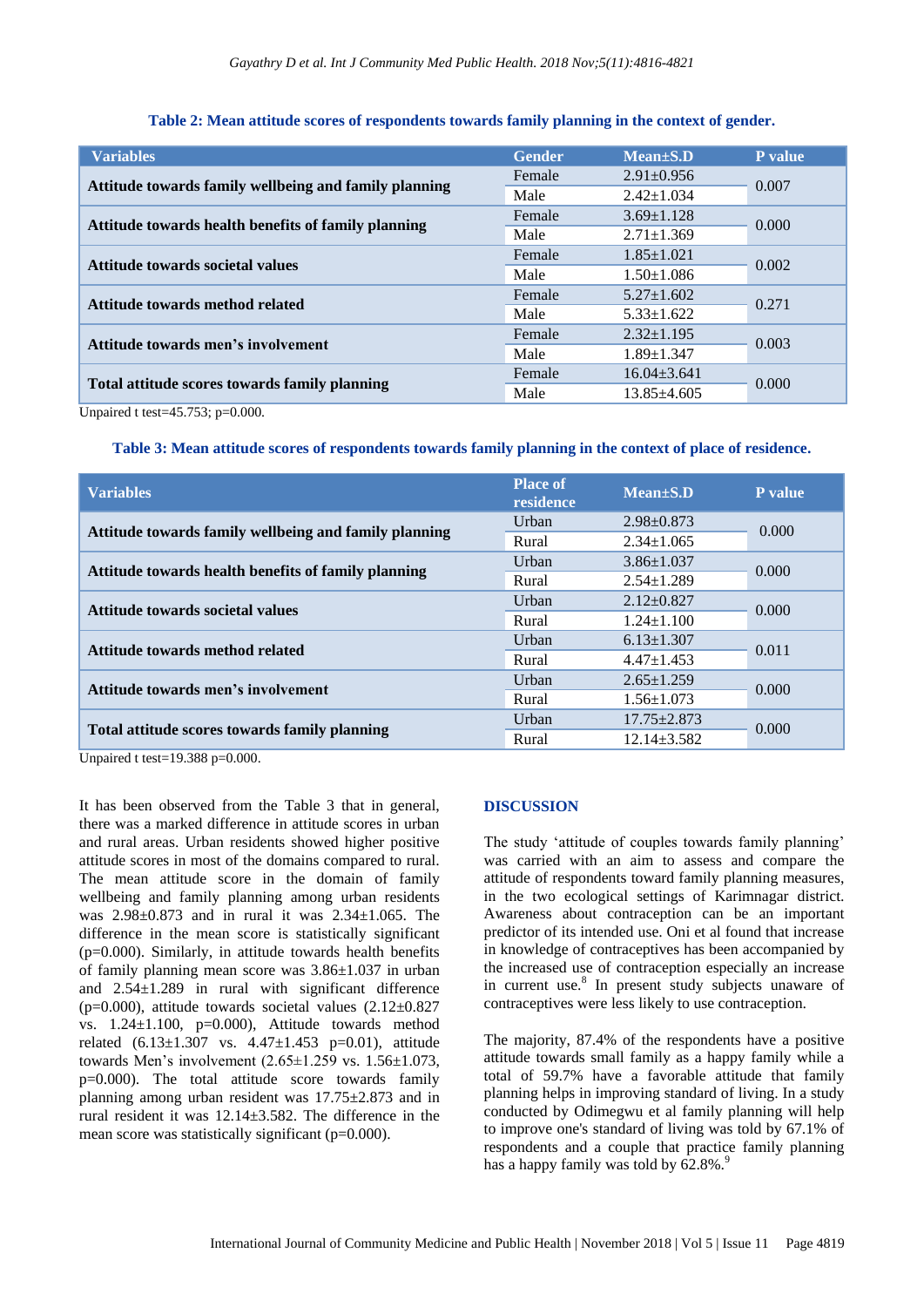Around 59% have a positive attitude that pregnancy must be properly planned and regarding health of the mother 64.9% were in favorable attitude towards child spacing. Shafei et al in his study observed that only 37.2% males and 29.1% female responded correctly about pregnancy, that it must be properly planned and not just allow it to happen on its own. Similarly, only 33.7% replied that pregnancy, which is too closely spaced, should be avoided by using family planning methods.<sup>10</sup> The positive attitude in our study may be attributed to adequate level of knowledge among the respondents.

A maximum, 55.2% of respondents were having a positive attitude and belief that practicing family planning will create a better society. Similarly, 61.2% said that religious doctrine shouldn't be linked to family planning and 51.6% agreed to encourage other community members to use contraceptives and were consistent with the findings of Odimegwu et al who observed around 68% of respondents believed that practicing family planning will create a better society.<sup>9</sup>

Around, 78.9% were in a favorable attitude that modern contraceptives are more effective than traditional methods while 59.65% said that the use of contraceptive method will not interfere with sexual relationship. Only 14.7% said that fertility return after IUDs removal and majority, 72.2% agreed that couples should undergo permanent family planning method after 2nd child. In a study conducted by Shafei et al only 23.3% of wives and 20.9% of husbands told that modern contraceptive method is more effective than traditional methods and 22.1% said that the use of contraceptive method will not interfere with sexual relationship.<sup>10</sup>

A total 56.2% said that family planning should be planned and discussed by both husband and wife and 52.6% agreed that support from husband is important to determine the importance of the family planning program. A total of 50.6% said that family planning practices will help in gaining confidence between husband and wife and spouses who care for each other will practice family planning was told by 51.1% of the respondents. In a study conducted by Odimegwu et al 65.4% of respondents said that men should share the responsibility for family planning and 64.1% said that spouses who care for each other will practice family planning.<sup>9</sup>

The mean attitude scores of the respondents towards family planning in the context of gender showed that females had higher positive attitude scores in most of the domain compared with male. The total attitude score towards family planning among females was 16.04±3.641 and in males it was 13.85±4.605. The difference in the mean score was statistically significant (p=0.000). Our findings are inconsistent with the findings of Jammeh et al who observed higher attitude score 7.26±3.230 among males compared with the females  $6.55\pm2.92956$ .<sup>11</sup> Good knowledge is an important precursor of positive attitude and may be attributed to this difference.

In general, there was a marked difference in attitude scores in urban and rural areas. Urban residents showed higher positive attitude scores (17.75±2.873) in most of the domains compared with rural residents (12.14±3.582). The difference in the mean score was statistically significant (p=0.000) and was consistent with the findings of Jammeh et al who showed high scores of attitude among urban population  $7.54 \pm 2.767$  compared with rural  $6.22\pm3.21856$ <sup>[1]</sup> In the urban area, accessibility and availability of health services leads to the frequent contact with the health professionals, getting exposed to more health education compared with rural counterparts.

## **CONCLUSION**

The findings of this study revealed the important information on married men and women on attitudes of couples towards contraceptive practice in Karimnagar district, Telangana. One of the promising findings of the study is, the majority of respondents showed a positive attitude towards contraceptive use. Female respondents and urban population showed more favorable attitude as compared to males and rural population respectively. There is need to target these population for health education interventions in order to achieve the desirable practices. Intervention such as health education on family planning and recommended strategies like duration of birth spacing is vital to improve the attitude and practices towards family planning.

*Funding: No funding sources Conflict of interest: None declared Ethical approval: The study was approved by the Institutional Ethics Committee*

## **REFERENCES**

- 1. UNFPA (2013) Ensuring that Every Pregnancy is Wanted. Available at: http://www.unfpa.org/rh/ planning.htm. Accessed on 3 July 2018.
- 2. W.H.O. (2013) Family planning. Available athttp://www.who.int/topics/family\_planning/en/
- 3. Gartner N. Interference with reproductive choice. In: Cohen S, Taub N, Eds. Reproductive Laws for the 1990s: Contemporary issues in Biomedicine, Ethics and Society. American J Health Development. 2009:17(1):45–60.
- 4. WHO. Repositioning family planning: Guidelines for advocacy action. USAID, World Health Organization, 2008. Available at: http://www. who.int/ reproductive-health/publications/fpad vocacytool.pdf. Accessed on: 5 December 2010.
- 5. Haney JJ, McArthur J. Four case studies of prospective science teachers' beliefs concerning constructivist-teaching practices. Prospective teachers' beliefs. Sci Edu. 2001;86(6):783-802.